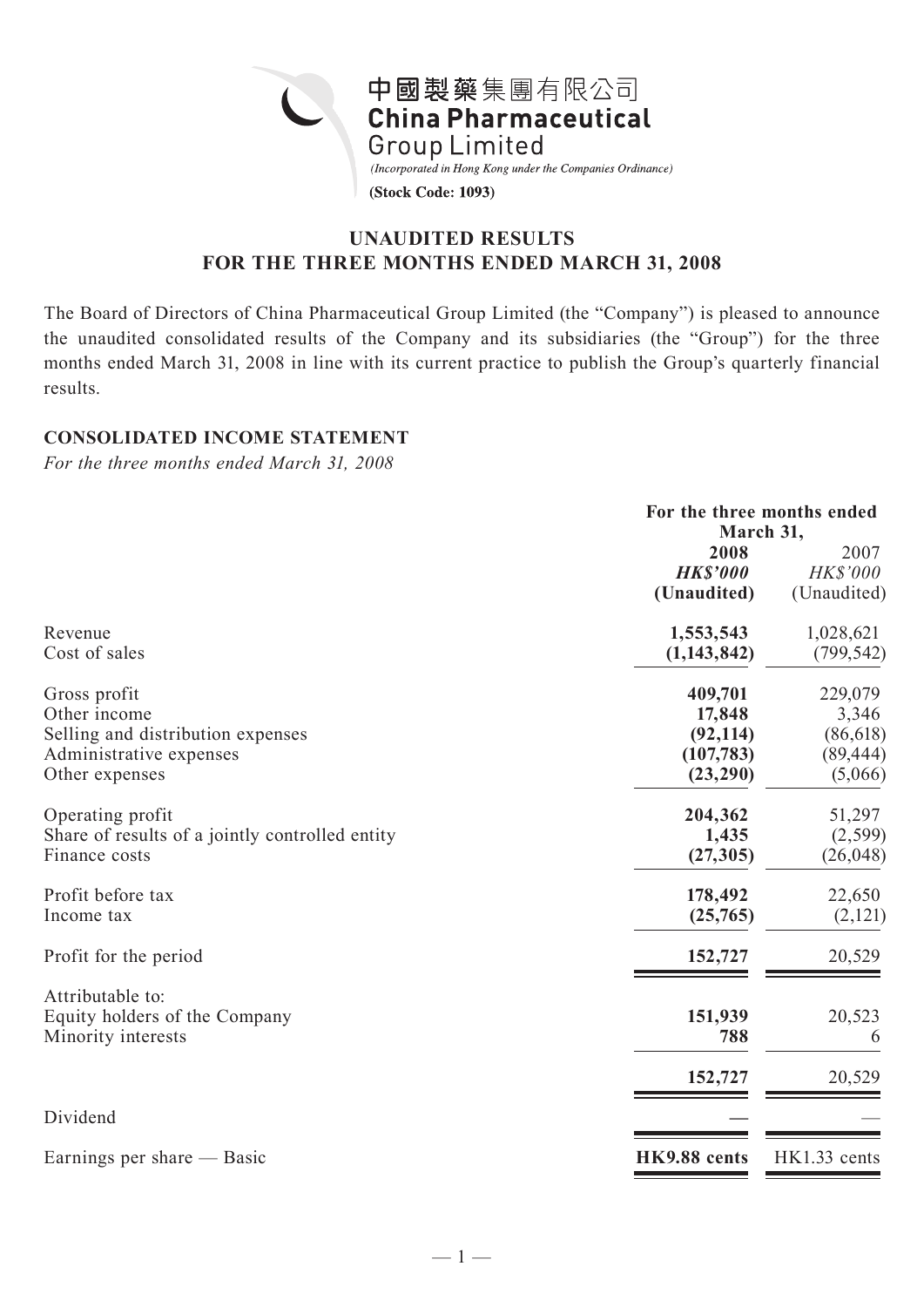### *Notes:*

- 1. The accounting policies used in the preparation of the financial data for the three months ended March 31, 2008 are consistent with those followed in the preparation of the annual financial statements of the Group for the year ended December 31, 2007.
- 2. The calculation of the basic earnings per share for the three months ended March 31, 2008 is based on the unaudited profit attributable to equity holders of the Company of HK\$151,939,000 (1.1.2007 to 3.31.2007: HK\$20,523,000) and the 1,538,124,661 shares (1.1.2007 to 3.31.2007: 1,538,124,661 shares) in issue during the period.

No diluted earnings per share is presented for the three months ended March 31, 2007 and 2008 as there were no potential ordinary shares in issue during both periods.

- 3. The directors resolved not to declare an interim dividend for the three months ended March 31, 2008 (1.1.2007 to 3.31.2007: Nil).
- 4. The financial data for the three months ended March 31, 2008 is based on the internal records and management accounts of the Group and has not been reviewed or audited by the external auditors of the Company.

## **REVENUE AND SEGMENT INFORMATION**

The Group reports its primary segment information by products, namely bulk drugs (including penicillin series, cephalosporin series and vitamin C series), finished drugs and others. Segment information about these products is presented below:

### **For the three months ended March 31, 2008**

|                                                             | <b>Bulk Drugs</b> |                          |           |              |               |                     |              |
|-------------------------------------------------------------|-------------------|--------------------------|-----------|--------------|---------------|---------------------|--------------|
|                                                             |                   | Penicillin Cephalosporin | Vitamin C | Finished     |               |                     |              |
|                                                             | series            | series                   | series    | <b>Drugs</b> | <b>Others</b> | <b>Eliminations</b> | Consolidated |
|                                                             | HK\$'000          | HK\$'000                 | HK\$'000  | HK\$'000     | HK\$'000      | HK\$'000            | HK\$'000     |
| <b>REVENUE</b>                                              |                   |                          |           |              |               |                     |              |
| External sales                                              | 541,832           | 137,211                  | 406,720   | 454,240      | 13,540        |                     | 1,553,543    |
| Inter-segment sales                                         | 70,751            | 34,417                   | 560       |              | 817           | (106, 545)          |              |
| <b>TOTAL REVENUE</b>                                        | 612,583           | 171,628                  | 407,280   | 454,240      | 14,357        | (106, 545)          | 1,553,543    |
| Inter-segment sales are charged at prevailing market rates. |                   |                          |           |              |               |                     |              |
| <b>SEGMENT RESULTS</b>                                      | 24,961            | 1,940                    | 142,507   | 33,552       | 349           |                     | 203,309      |
| Unallocated income                                          |                   |                          |           |              |               |                     | 7,096        |
| Unallocated expenses                                        |                   |                          |           |              |               |                     | (6,043)      |
| Operating profit                                            |                   |                          |           |              |               |                     | 204,362      |